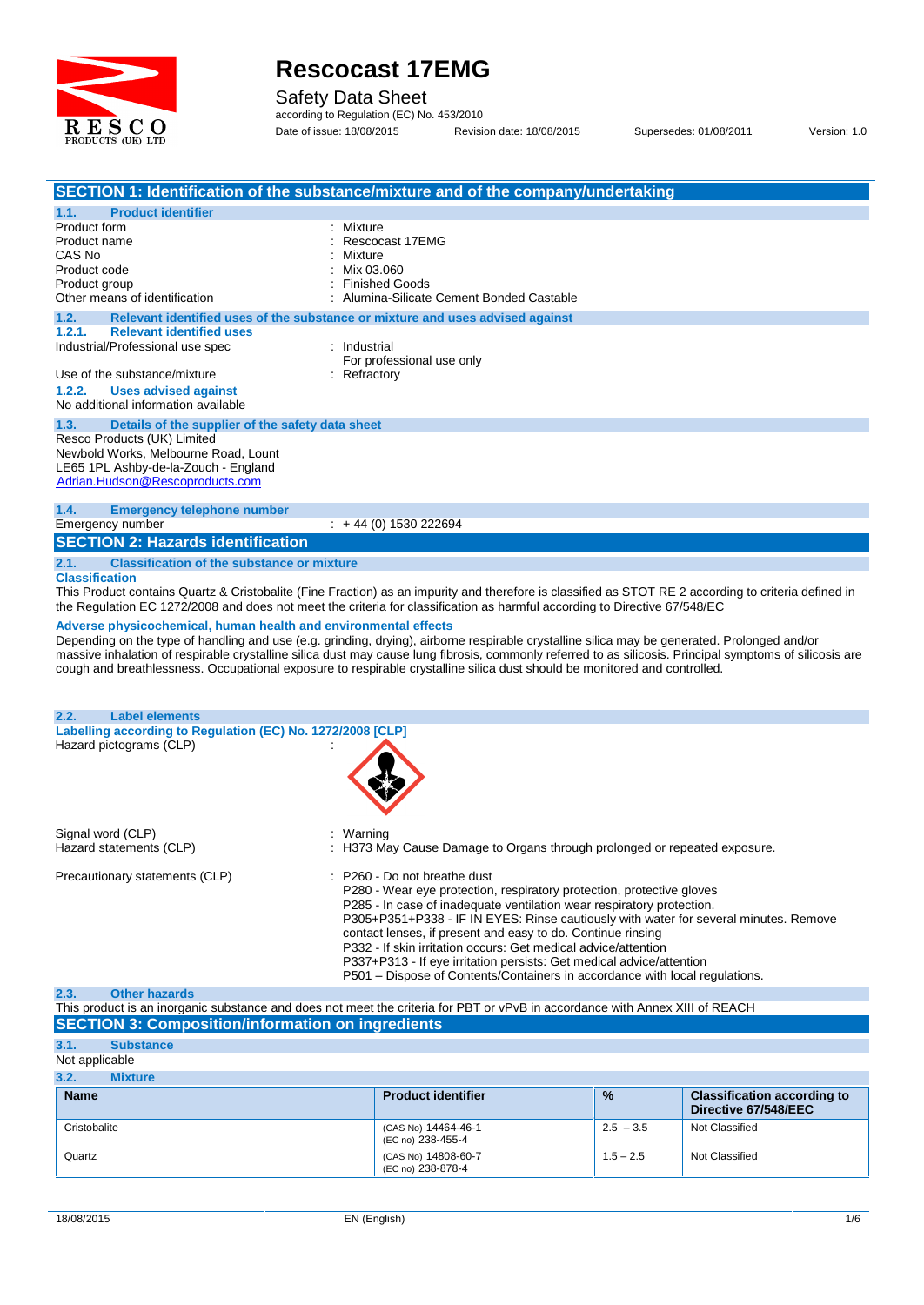Safety Data Sheet

according to Regulation (EC) No. 453/2010

| <b>Name</b>                                                                                                                                                                                    | <b>Product identifier</b>                                                                                                                                                                                                                                                   | %           | <b>Classification according to</b><br><b>Requlation (EC) No.</b><br>1272/2008 [CLP] |
|------------------------------------------------------------------------------------------------------------------------------------------------------------------------------------------------|-----------------------------------------------------------------------------------------------------------------------------------------------------------------------------------------------------------------------------------------------------------------------------|-------------|-------------------------------------------------------------------------------------|
| Cristobalite                                                                                                                                                                                   | (CAS No) 14464-46-1<br>(EC no) 238-455-4                                                                                                                                                                                                                                    | $2.5 - 3.5$ | STOT RE 2                                                                           |
| Quartz                                                                                                                                                                                         | (CAS No) 14808-60-7                                                                                                                                                                                                                                                         | $1.5 - 2.5$ | STOT RE <sub>2</sub>                                                                |
| Contains between 1% and 10% of Quartz / Cristobalite (Fine Fraction) which is classified as STOT RE 2                                                                                          | (EC no) 238-878-4                                                                                                                                                                                                                                                           |             |                                                                                     |
| <b>SECTION 4: First aid measures</b>                                                                                                                                                           |                                                                                                                                                                                                                                                                             |             |                                                                                     |
| <b>Description of first aid measures</b><br>4.1.<br>First-aid measures general                                                                                                                 | : Never give anything by mouth to an unconscious person. If you feel unwell, seek medical                                                                                                                                                                                   |             |                                                                                     |
| First-aid measures after inhalation                                                                                                                                                            | advice (show the label where possible).<br>Remove person to fresh air and keep comfortable for breathing. Allow victim to breathe fresh                                                                                                                                     |             |                                                                                     |
| First-aid measures after skin contact                                                                                                                                                          | air. Allow the victim to rest.<br>Wash with plenty of soap and water.                                                                                                                                                                                                       |             |                                                                                     |
| First-aid measures after eye contact                                                                                                                                                           | IF IN EYES: Rinse cautiously with water for several minutes. Remove contact lenses, if present                                                                                                                                                                              |             |                                                                                     |
| First-aid measures after ingestion                                                                                                                                                             | and easy to do. Continue rinsing. Rinse eyes with water as a precaution.<br>: Rinse mouth. Do NOT induce vomiting. Obtain emergency medical attention. Call a poison<br>centre or a doctor if you feel unwell.                                                              |             |                                                                                     |
| 4.2.<br>Most important symptoms and effects, both acute and delayed                                                                                                                            |                                                                                                                                                                                                                                                                             |             |                                                                                     |
| Symptoms/injuries after inhalation<br>Symptoms/injuries after skin contact                                                                                                                     | : Danger of serious damage to health by prolonged exposure through inhalation.<br>Causes skin irritation.                                                                                                                                                                   |             |                                                                                     |
| Symptoms/injuries after eye contact<br>4.3.<br>Indication of any immediate medical attention and special treatment needed                                                                      | : Causes eye irritation.                                                                                                                                                                                                                                                    |             |                                                                                     |
| No additional information available                                                                                                                                                            |                                                                                                                                                                                                                                                                             |             |                                                                                     |
| <b>SECTION 5: Firefighting measures</b>                                                                                                                                                        |                                                                                                                                                                                                                                                                             |             |                                                                                     |
| 5.1.<br><b>Extinguishing media</b>                                                                                                                                                             |                                                                                                                                                                                                                                                                             |             |                                                                                     |
| Suitable extinguishing media<br>Unsuitable extinguishing media                                                                                                                                 | : Use extinguishing media appropriate for surrounding fire.<br>: No unsuitable extinguishing media known.                                                                                                                                                                   |             |                                                                                     |
| 5.2.<br>Special hazards arising from the substance or mixture                                                                                                                                  |                                                                                                                                                                                                                                                                             |             |                                                                                     |
| Fire hazard                                                                                                                                                                                    | : Not flammable.<br>: None.                                                                                                                                                                                                                                                 |             |                                                                                     |
| Explosion hazard<br>Hazardous decomposition products in case of<br>fire                                                                                                                        | : None.                                                                                                                                                                                                                                                                     |             |                                                                                     |
| 5.3.<br><b>Advice for firefighters</b>                                                                                                                                                         |                                                                                                                                                                                                                                                                             |             |                                                                                     |
| Firefighting instructions                                                                                                                                                                      | : Exercise caution when fighting any chemical fire. Prevent fire-fighting water from entering                                                                                                                                                                               |             |                                                                                     |
| Protection during firefighting                                                                                                                                                                 | environment.<br>Do not enter fire area without proper protective equipment, including respiratory protection. Do<br>not attempt to take action without suitable protective equipment. Self-contained breathing                                                              |             |                                                                                     |
|                                                                                                                                                                                                | apparatus. Complete protective clothing.                                                                                                                                                                                                                                    |             |                                                                                     |
| <b>SECTION 6: Accidental release measures</b>                                                                                                                                                  |                                                                                                                                                                                                                                                                             |             |                                                                                     |
| Personal precautions, protective equipment and emergency procedures<br>6.1.<br>6.1.1.<br>For non-emergency personnel                                                                           |                                                                                                                                                                                                                                                                             |             |                                                                                     |
| <b>Emergency procedures</b>                                                                                                                                                                    | : Do not breathe dust. Avoid airborne dust generation, wear personal protective equipment in                                                                                                                                                                                |             |                                                                                     |
| 6.1.2.<br>For emergency responders                                                                                                                                                             | compliance with national legislation.                                                                                                                                                                                                                                       |             |                                                                                     |
| Protective equipment                                                                                                                                                                           | : Do not attempt to take action without suitable protective equipment. Equip clean-up crew with<br>proper protection. For further information refer to section 8: "Exposure controls/personal<br>protection".                                                               |             |                                                                                     |
| Emergency procedures                                                                                                                                                                           | Ventilate area.                                                                                                                                                                                                                                                             |             |                                                                                     |
| 6.2.<br><b>Environmental precautions</b><br>Avoid release to the environment. Prevent entry to sewers and public waters.                                                                       |                                                                                                                                                                                                                                                                             |             |                                                                                     |
| 6.3.<br>Methods and material for containment and cleaning up                                                                                                                                   |                                                                                                                                                                                                                                                                             |             |                                                                                     |
| Methods for cleaning up                                                                                                                                                                        | Avoid dry sweeping and use water spraying or vacuum cleaning systems to prevent airborne<br>dust generation. Wear personal protective equipment in compliance with national legislation.                                                                                    |             |                                                                                     |
| Other information                                                                                                                                                                              | : Dispose of materials or solid residues at an authorized site.                                                                                                                                                                                                             |             |                                                                                     |
| 6.4.<br><b>Reference to other sections</b><br>See Heading 8. Exposure controls and personal protection. For further information refer to section 13.<br><b>SECTION 7: Handling and storage</b> |                                                                                                                                                                                                                                                                             |             |                                                                                     |
| <b>Precautions for safe handling</b><br>7.1.                                                                                                                                                   |                                                                                                                                                                                                                                                                             |             |                                                                                     |
| Precautions for safe handling                                                                                                                                                                  | Ensure good ventilation of the work station. Wear personal protective equipment. Do not handle<br>until all safety precautions have been read and understood. Avoid raising dust. Avoid contact                                                                             |             |                                                                                     |
| Hygiene measures                                                                                                                                                                               | with skin and eyes. Do not breathe dust.<br>: Wash hands and other exposed areas with mild soap and water before eating, drinking or<br>smoking and when leaving work. Do not eat, drink or smoke when using this product. Always<br>wash hands after handling the product. |             |                                                                                     |
| Conditions for safe storage, including any incompatibilities<br>7.2.                                                                                                                           |                                                                                                                                                                                                                                                                             |             |                                                                                     |
| Storage conditions<br>Incompatible products                                                                                                                                                    | : Store this product in a dry location where it can be protected from the elements.<br>Strong bases. Strong acids.                                                                                                                                                          |             |                                                                                     |
| 18/08/2015                                                                                                                                                                                     | EN (English)                                                                                                                                                                                                                                                                |             | 2/6                                                                                 |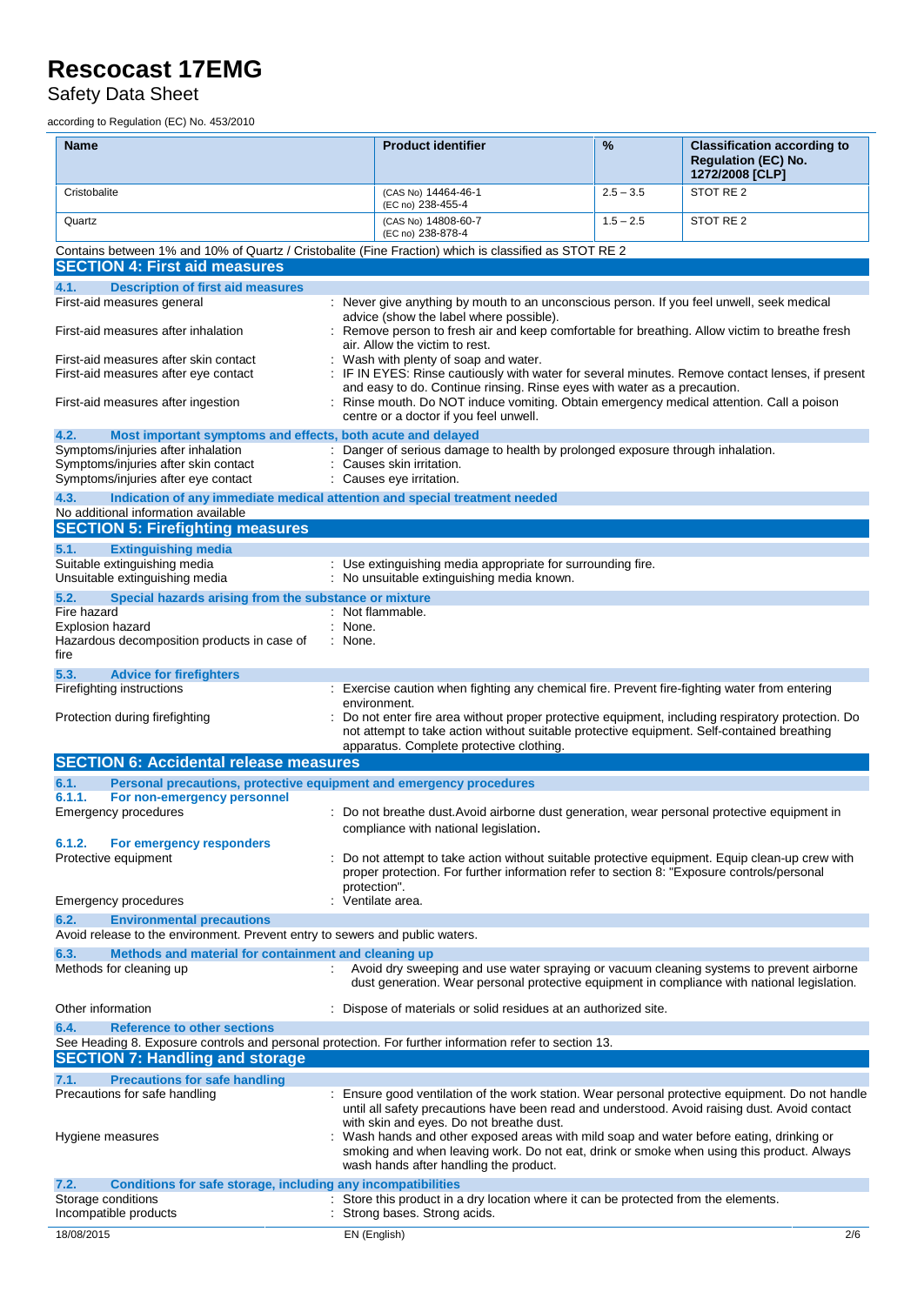### Safety Data Sheet

according to Regulation (EC) No. 453/2010

Incompatible materials **incompatible materials incompatible materials incompatible** materials

**7.3. Specific end use(s)**

If you require advice on specific uses, please contact your supplier or check the Good Practice Guide referred to in section 16.

#### **SECTION 8: Exposure controls/personal protection**

| 8.1.<br><b>Control parameters</b> |                                      |                                          |  |  |
|-----------------------------------|--------------------------------------|------------------------------------------|--|--|
| Quartz (14808-60-7)               |                                      |                                          |  |  |
| Belgium                           | Limit value $(mg/m3)$                | $0.1$ mg/m <sup>3</sup>                  |  |  |
| France                            | VME (mg/m <sup>3</sup> )             | 0.1A                                     |  |  |
| Sweden                            | AFS 2011:18 LLV (mg/m <sup>3</sup> ) | mg/m <sup>3</sup> respirable dust<br>0.1 |  |  |
| Norway                            | Limit value $(mg/m3)$                | $0.1$ mg/m <sup>3</sup>                  |  |  |
| United Kingdom                    | WEL TWA (mg/m <sup>3</sup> )         | 0.1R                                     |  |  |
| Germany                           | MAK OEL $(mg/m3)$                    | Note $(1)$                               |  |  |
| Italy                             | ACGIH TLV (mg/m <sup>3</sup> )       | $0.05$ mg/m <sup>3</sup>                 |  |  |
| Spain                             | ITC Limit Value (mg/m <sup>3</sup> ) | $0.1$ mg/m <sup>3</sup>                  |  |  |
| <b>Cristobalite (14464-46-1)</b>  |                                      |                                          |  |  |
| Belgium                           | Limit value $(mg/m3)$                | $0.05$ mg/m <sup>3</sup>                 |  |  |
| France                            | $VME$ (mg/m <sup>3</sup> )           | 0.05A                                    |  |  |
| Sweden                            | AFS 2011:18 LLV (mg/m <sup>3</sup> ) | $0.05$ mg/m <sup>3</sup> respirable dust |  |  |
| Norway                            | Limit value $(mg/m3)$                | $0.05$ mg/m <sup>3</sup>                 |  |  |
| United Kingdom                    | WEL TWA (mg/m <sup>3</sup> )         | 0.1R                                     |  |  |
| Germany                           | MAK OEL $(mg/m3)$                    | Note $(1)$                               |  |  |
| Italy                             | ACGIH TLV (mg/m <sup>3</sup> )       | $0.05$ mg/m <sup>3</sup>                 |  |  |
| Spain                             | ITC Limit Value (mg/m <sup>3</sup> ) | $0.05$ mg/m <sup>3</sup>                 |  |  |

Note (1): Germany has no OEL for quartz & cristobalite. Employers are obliged to minimize exposure as much as possible, and to follow certain protective measures.

**8.2. Exposure controls** Appropriate engineering controls : Ensure good ventilation of the work station.<br>
Personal protective equipment : Pictogram(s) indicating the obligation of wear

- 
- : Pictogram(s) indicating the obligation of wearing personal protective equipment (PPE).



| Hand protection                 | : Wear protective gloves                                                                  |
|---------------------------------|-------------------------------------------------------------------------------------------|
| Eye protection                  | : Chemical goggles or safety glasses.                                                     |
| Skin and body protection        | : Wear suitable protective clothing                                                       |
| Respiratory protection          | : Wear appropriate mask                                                                   |
| Environmental exposure controls | : Avoid release to the environment.                                                       |
| Other information               | : Do not eat, drink or smoke during use. Avoid Generation of dust when cutting / grinding |
|                                 | installed product.                                                                        |

### **SECTION 9: Physical and chemical properties 9.1. Information on basic physical and chemical properties Physical state** Appearance : Granular mixture.

| Colour                                               | : Grey.                          |     |
|------------------------------------------------------|----------------------------------|-----|
| Odour                                                | : Earthy Odor.                   |     |
| Odour threshold                                      | : Not applicable                 |     |
| рH                                                   | : No data available              |     |
| Relative evaporation rate (butylacetate=1)           | : Not applicable                 |     |
| Relative evaporation rate (ether=1)<br>Melting point | : Not applicable<br>: $>1370$ °C |     |
| Freezing point                                       | : Not applicable                 |     |
| Boiling point                                        | Not applicable                   |     |
| Flash point                                          | Not applicable                   |     |
| Critical temperature<br>Auto-ignition temperature    | Not applicable<br>Not applicable |     |
| Decomposition temperature                            | No data available                |     |
| Flammability (solid, gas)                            | None<br>٠<br>Non flammable       |     |
| Vapour pressure                                      | Not Applicable                   |     |
| Vapour pressure at 50 °C                             | : Not Applicable                 |     |
| 18/08/2015                                           | EN (English)                     | 3/6 |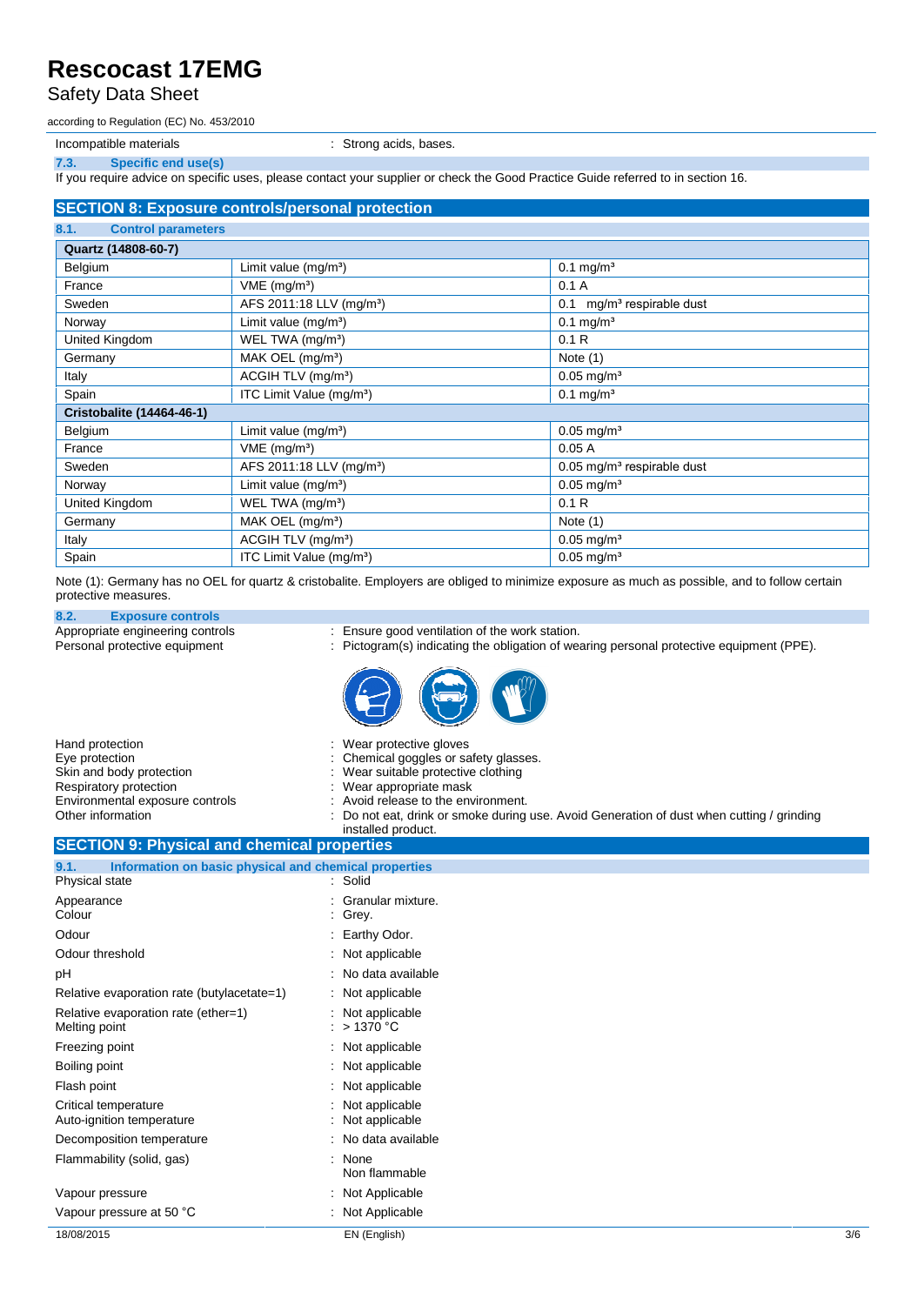### Safety Data Sheet

according to Regulation (EC) No. 453/2010

| ccording to Regulation (EC) No. 453/2010              |                                           |
|-------------------------------------------------------|-------------------------------------------|
| Critical pressure<br>Relative vapour density at 20 °C | $:$ Not applicable<br>: No data available |
| Relative density                                      | $\therefore$ No data available            |
| Solubility                                            | : Water: Slight                           |
| Log Pow                                               | $:$ No data available                     |
| Viscosity, kinematic                                  | $:$ Not applicable                        |
| Viscosity, dynamic                                    | : Not Applicable                          |
| Explosive properties                                  | : No data available                       |
| Oxidising properties                                  | $\therefore$ No data available            |
| <b>Explosive limits</b>                               | $:$ Not applicable                        |
|                                                       |                                           |

#### **9.2. Other information** No additional information available **SECTION 10: Stability and reactivity 10.1. Reactivity** Hydraulic setting. **10.2. Chemical stability** Not established. **10.3. Possibility of hazardous reactions** Not established. **10.4. Conditions to avoid** Avoid dust formation. **10.5. Incompatible materials** Strong acids. Strong bases.<br>10.6. Hazardous decor **10.6. Hazardous decomposition products** None. **SECTION 11: Toxicological information 11.1. Information on toxicological effects** : Not classified (Based on available data, the classification criteria are not met)

| Skin corrosion/irritation                                                 | : Not classified (Conclusive but not sufficient for classification)<br>Causes skin irritation                                                                                                                                                                                                                                                                                                                                                                                                                                                                                                                                                                                                                                                                                                                                                    |
|---------------------------------------------------------------------------|--------------------------------------------------------------------------------------------------------------------------------------------------------------------------------------------------------------------------------------------------------------------------------------------------------------------------------------------------------------------------------------------------------------------------------------------------------------------------------------------------------------------------------------------------------------------------------------------------------------------------------------------------------------------------------------------------------------------------------------------------------------------------------------------------------------------------------------------------|
| Serious eye damage/irritation                                             | : Not classified (Conclusive but not sufficient for classification)<br>Causes eye irritation                                                                                                                                                                                                                                                                                                                                                                                                                                                                                                                                                                                                                                                                                                                                                     |
| Respiratory or skin sensitisation<br>Germ cell mutagenicity               | Not classified (Based on available data, the classification criteria are not met)<br>: Not classified (Based on available data, the classification criteria are not met)                                                                                                                                                                                                                                                                                                                                                                                                                                                                                                                                                                                                                                                                         |
| Carcinogenicity                                                           | : Not classified (Conclusive but not sufficient for classification)<br>May cause cancer by inhalation                                                                                                                                                                                                                                                                                                                                                                                                                                                                                                                                                                                                                                                                                                                                            |
| Reproductive toxicity<br>Specific target organ toxicity (single exposure) | : Not classified (Based on available data, the classification criteria are not met)<br>: Not classified (Based on available data, the classification criteria are not met)                                                                                                                                                                                                                                                                                                                                                                                                                                                                                                                                                                                                                                                                       |
| Specific target organ toxicity (repeated<br>exposure)                     | : This Product contains Quartz & Cristobalite (Fine Fraction) as an impurity. Generated dust<br>Is classified as STOT RE2 according to criteria defined in Regulation EC 1272/2008                                                                                                                                                                                                                                                                                                                                                                                                                                                                                                                                                                                                                                                               |
| Aspiration hazard                                                         | : Not classified (Based on available data, the classification criteria are not met)                                                                                                                                                                                                                                                                                                                                                                                                                                                                                                                                                                                                                                                                                                                                                              |
| Potential adverse human health effects and<br>symptoms                    | : Prolonged and/or massive exposure to respirable crystalline silica-containing dust may cause<br>silicosis, a nodular pulmonary fibrosis caused by deposition in the lungs of fine respirable<br>particles of crystalline silica.<br>In 1997, IARC (the International Agency for Research on Cancer) concluded that crystalline<br>silica inhaled from occupational sources can cause lung cancer in humans (human carcinogen<br>category 1). However it pointed out that not all industrial circumstances, nor all crystalline silica<br>types, were to be incriminated. (IARC Monographs on the evaluation of the carcinogenic risks<br>of chemicals to humans, Silica, silicates dust and organic fibres, 1997, Vol. 68, IARC, Lyon,<br>France.)<br>In 2009, in the Monographs 100 series, IARC confirmed its classification of Silica Dust, |
|                                                                           | Crystalline, in the form of Quartz and Cristobalite (IARC Monographs, Volume 100C, 2012).<br>n June 2003, SCOEL (the EU Scientific Committee on Occupational Exposure Limits)<br>concluded that the main effect in humans of the inhalation of respirable crystalline silica dust is<br>silicosis. "There is sufficient information to conclude that the relative risk of lung cancer is<br>increased in persons with silicosis (and, apparently, not in employees without silicosis exposed<br>to silica dust in quarries and in the ceramic industry). Therefore preventing the onset of silicosis<br>will also reduce the cancer risk" (SCOEL SUM Doc 94-final, June 2003).                                                                                                                                                                   |
|                                                                           | So there is a body of evidence supporting the fact that increased cancer risk would be limited to<br>people already suffering from silicosis. Worker protection against silicosis should be assured by<br>respecting the existing regulatory occupational exposure limits and implementing additional risk<br>management measures where required (see section 16 below)                                                                                                                                                                                                                                                                                                                                                                                                                                                                          |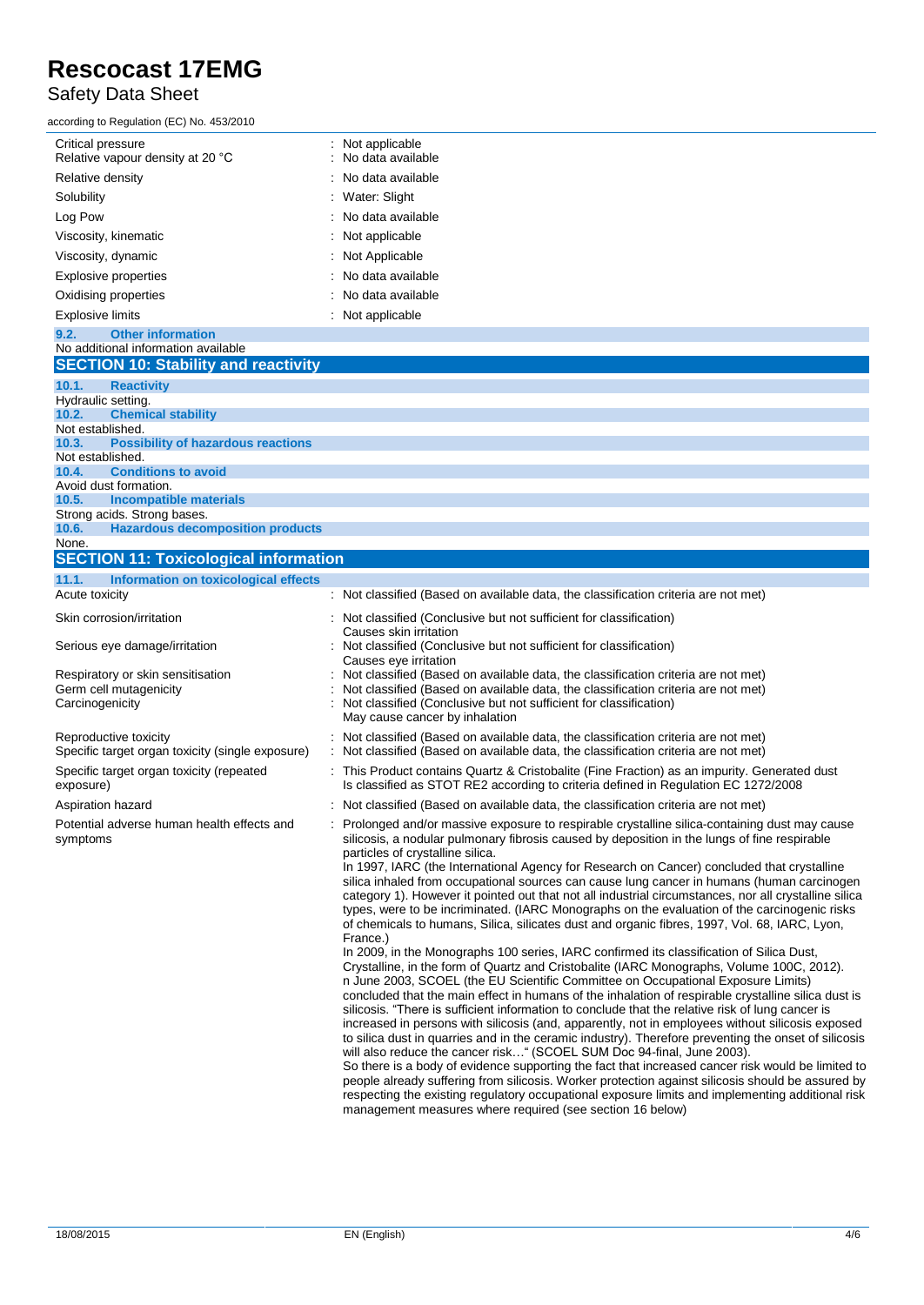Safety Data Sheet

according to Regulation (EC) No. 453/2010

| <b>SECTION 12: Ecological information</b>                                                 |                                                                                                                           |
|-------------------------------------------------------------------------------------------|---------------------------------------------------------------------------------------------------------------------------|
| 12.1.<br><b>Toxicity</b>                                                                  |                                                                                                                           |
| Ecology - general                                                                         | : The product is not considered harmful to aquatic organisms or to cause long-term adverse<br>effects in the environment. |
| 12.2.<br><b>Persistence and degradability</b>                                             |                                                                                                                           |
| <b>Rescocast 17EMG (Mixture)</b>                                                          |                                                                                                                           |
| Persistence and degradability                                                             | Not established.                                                                                                          |
| Quartz (14808-60-7)                                                                       |                                                                                                                           |
| Persistence and degradability                                                             | Biodegradability: not applicable.                                                                                         |
| Biochemical oxygen demand (BOD)                                                           | Not applicable                                                                                                            |
| Chemical oxygen demand (COD)                                                              | Not applicable                                                                                                            |
| <b>ThOD</b>                                                                               | Not applicable                                                                                                            |
| BOD (% of ThOD)                                                                           | Not applicable                                                                                                            |
| Cristobalite (14464-46-1)                                                                 |                                                                                                                           |
| Persistence and degradability                                                             | Biodegradability: not applicable.                                                                                         |
| Biochemical oxygen demand (BOD)                                                           | Not applicable                                                                                                            |
| Chemical oxygen demand (COD)                                                              | Not applicable                                                                                                            |
| <b>ThOD</b>                                                                               | Not applicable                                                                                                            |
| BOD (% of ThOD)                                                                           | Not applicable                                                                                                            |
| 12.3.<br><b>Bioaccumulative potential</b>                                                 |                                                                                                                           |
| <b>Rescocast 17EMG (Mixture)</b>                                                          |                                                                                                                           |
| Bioaccumulative potential                                                                 | Not established.                                                                                                          |
| Quartz (14808-60-7)                                                                       |                                                                                                                           |
| Log Pow                                                                                   | Not applicable                                                                                                            |
| Bioaccumulative potential                                                                 | No bioaccumulation data available.                                                                                        |
| Cristobalite (14464-46-1)                                                                 |                                                                                                                           |
| Log Pow                                                                                   | Not applicable                                                                                                            |
| Bioaccumulative potential                                                                 | No bioaccumulation data available.                                                                                        |
| 12.4.<br><b>Mobility in soil</b>                                                          |                                                                                                                           |
| No additional information available<br>12.5.<br><b>Results of PBT and vPvB assessment</b> |                                                                                                                           |
| No additional information available                                                       |                                                                                                                           |
| 12.6.<br><b>Other adverse effects</b>                                                     |                                                                                                                           |
| Additional information                                                                    | : Avoid release to the environment                                                                                        |
| <b>SECTION 13: Disposal considerations</b>                                                |                                                                                                                           |
| 13.1.<br><b>Waste treatment methods</b>                                                   |                                                                                                                           |
| Waste disposal recommendations<br>Ecology - waste materials                               | : Dispose in a safe manner in accordance with local/national regulations.<br>: Avoid release to the environment.          |
| <b>SECTION 14: Transport information</b>                                                  |                                                                                                                           |
| In accordance with ADR / RID / IMDG / IATA / ADN                                          |                                                                                                                           |
| 14.1.<br><b>UN number</b>                                                                 |                                                                                                                           |
| Not regulated for transport                                                               |                                                                                                                           |
| 14.2.<br><b>UN proper shipping name</b>                                                   |                                                                                                                           |
| Proper Shipping Name (ADR)<br>Proper Shipping Name (IMDG)                                 | : Not applicable<br>Not applicable                                                                                        |
| Proper Shipping Name (IATA)                                                               | Not applicable                                                                                                            |
| Proper Shipping Name (ADN)                                                                | Not applicable                                                                                                            |
| Proper Shipping Name (RID)                                                                | Not applicable                                                                                                            |
| 14.3.<br><b>Transport hazard class(es)</b><br><b>ADR</b>                                  |                                                                                                                           |
| Transport hazard class(es) (ADR)<br><b>IMDG</b>                                           | : Not applicable                                                                                                          |
| Transport hazard class(es) (IMDG)<br><b>IATA</b>                                          | : Not applicable                                                                                                          |
| Transport hazard class(es) (IATA)<br><b>ADN</b>                                           | : Not applicable                                                                                                          |
| Transport hazard class(es) (ADN)<br><b>RID</b>                                            | : Not applicable                                                                                                          |
| Transport hazard class(es) (RID)                                                          | : Not applicable                                                                                                          |
| 14.4.<br><b>Packing group</b>                                                             |                                                                                                                           |
| Packing group (ADR)<br>Packing group (IMDG)                                               | : Not applicable<br>Not applicable                                                                                        |
| Packing group (IATA)                                                                      | Not applicable                                                                                                            |
| Packing group (ADN)                                                                       | Not applicable                                                                                                            |
| Packing group (RID)                                                                       | Not applicable                                                                                                            |